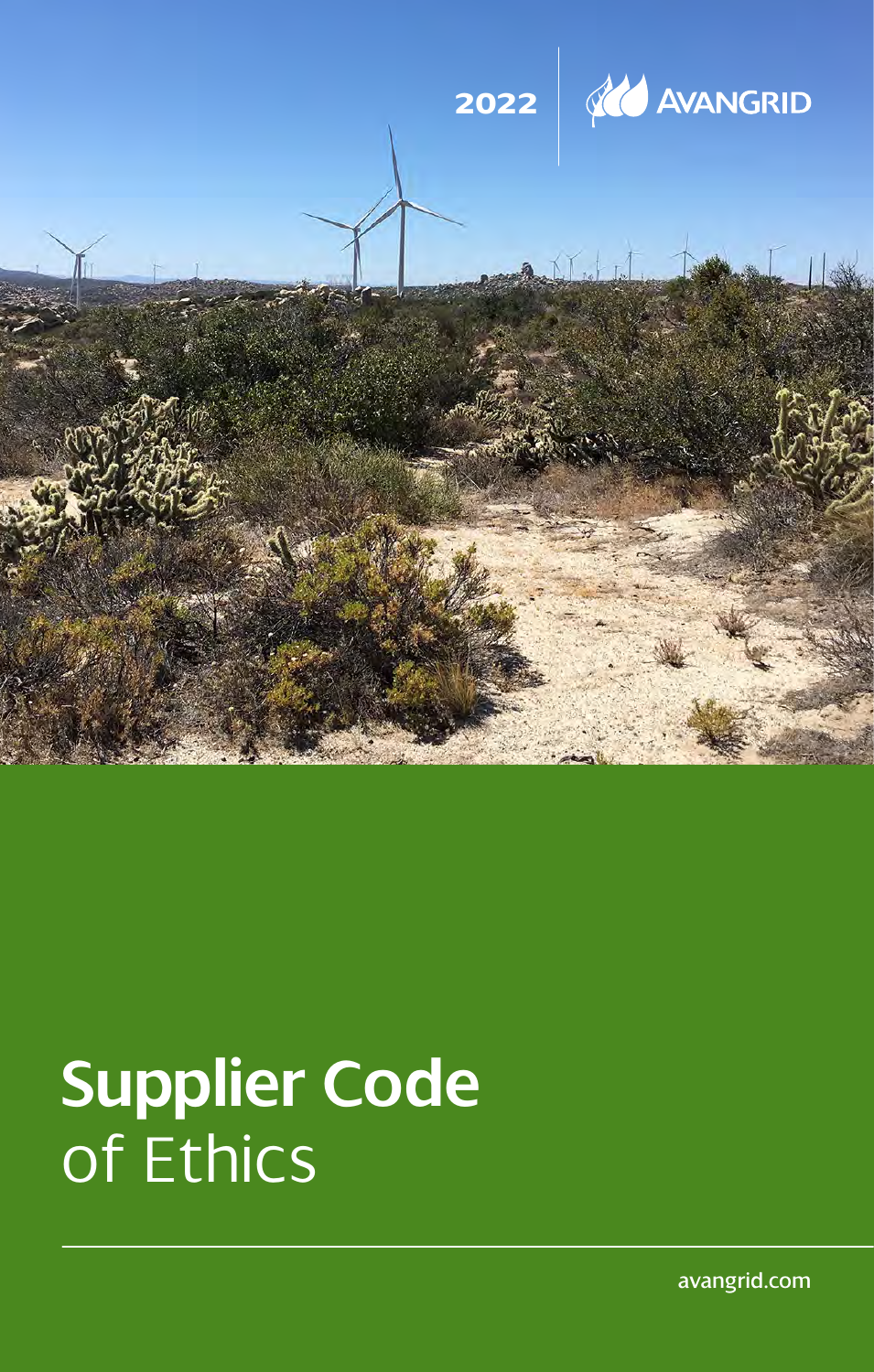



**Every year since 2019, AVANGRID has been designated one of the World's Most Ethical Companies© by the Ethisphere Institute, a global leader in defining and advancing standards for ethical business practices. In 2021, AVANGRID was one of nine honorees in the "Energy and Utilities" category. Ethisphere also extended AVANGRID's Compliance Leader Verification certification through 2022. First earned by AVANGRID in 2019, this certification is awarded to companies with best-in-industry corporate compliance programs.**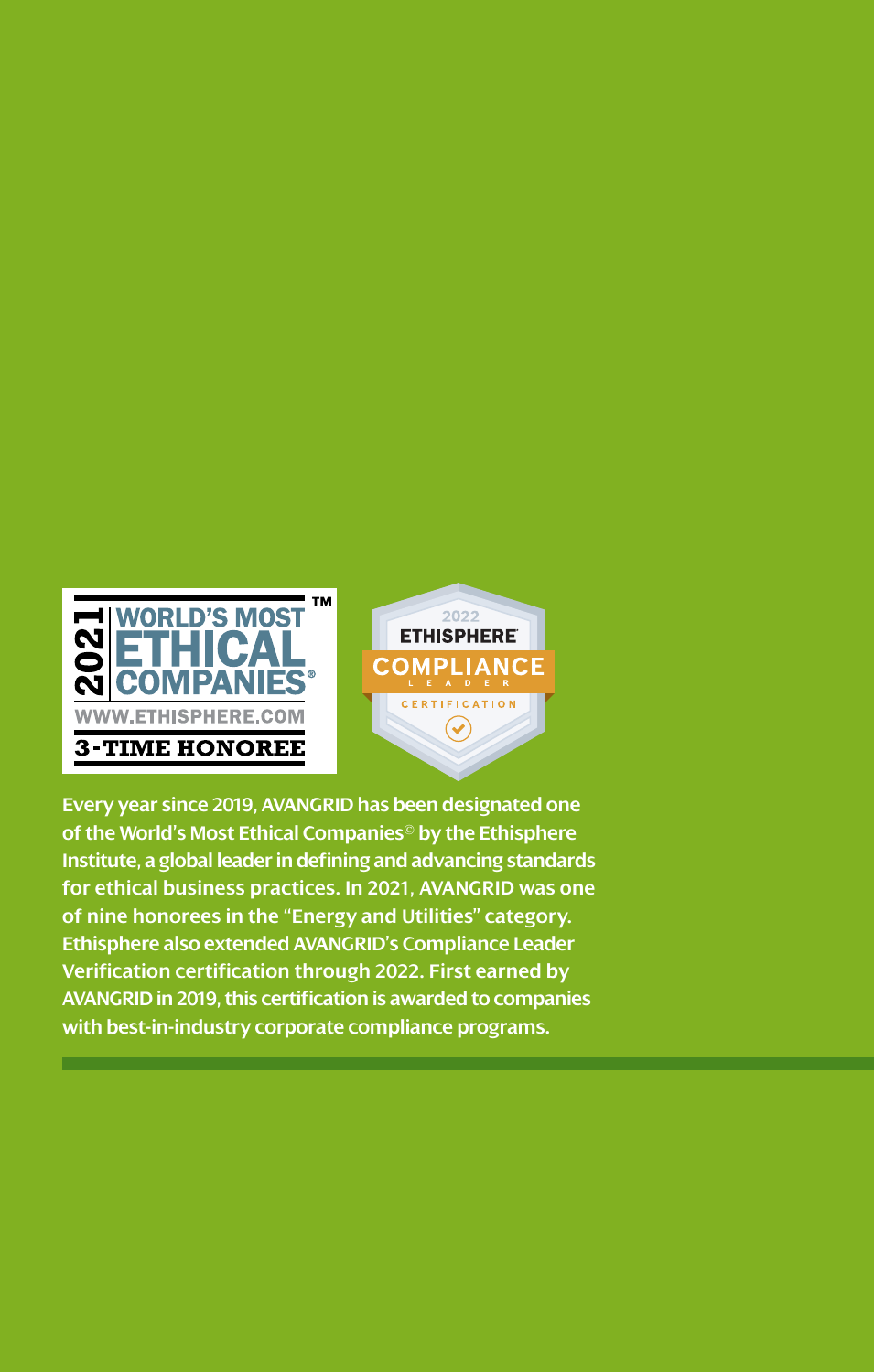

At AVANGRID, we're focused on working together to build a more accessible clean energy model that promotes healthier, more sustainable communities. Fulfilling this purpose requires that we do more than just follow laws and regulations. We must all also hold ourselves to the highest ethical standards when working with our customers, shareholders, regulators, co-workers, and other stakeholders. To support these objectives and to provide guidance on how we conduct business, AVANGRID has adopted a Code of Business Conduct and Ethics that is available on our public website.

Just as we hold our own employees accountable, we expect you, our suppliers, to embrace the same commitment to integrity and to conduct your business in compliance with all laws, rules and regulations. While as a supplier, you are legally separate from AVANGRID, your business practices and actions can impact and reflect on our company and reputation. To help you understand the expectations for our business relationship with you, this Supplier Code of Ethics (the code) has been established to provide guidance on what we expect from you. Further expectations are also provided within the contractual terms and conditions for our business relationship.

Your workforce, agents, and subcontractors must also be made aware that we expect them to understand and comply with the standards established in this code. They should also understand the terms and conditions of our agreements, and the way to report issues and concerns to us. Similarly, they should know that non-compliance could alter our business relationship and result in termination.

In addition to complying with the code, you must contact us when you become aware of potentially unethical or illegal practices by your team or others. Only demonstrating a clear commitment to this code and refusing to tolerate legal and ethical violations by others, will help us reach our goals. We cannot emphasize enough the importance of promptly speaking up if you see something that you believe is wrong.

Thank you for the service you provide AVANGRID, our affiliates, and our customers. As one of our suppliers, you continue to be an important part of our ongoing success. We truly value our shared commitment to conducting business with integrity, honesty and compliance with the law.

Pedro Azagra Blázquez Chief Executive Officer, AVANGRID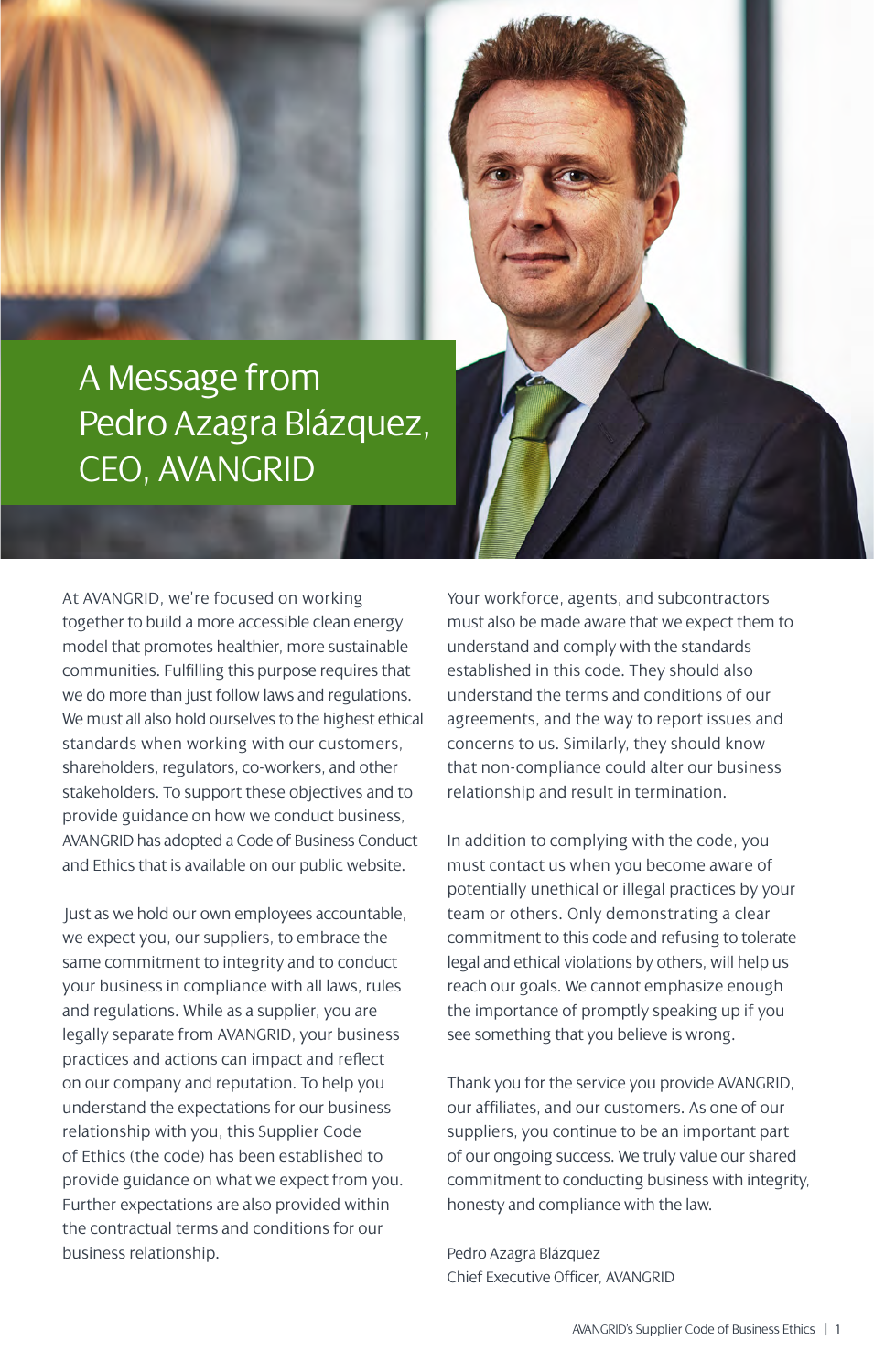



**avangrid.com > sustainability > sustainability report**



**AVANGRID maintains a zero tolerance approach to any type of bribery, fraud or corrupt practice.**

#### **HEALTH & SAFETY**

Above all, AVANGRID is committed to the health, safety and well-being of all our employees, contractors and members of the public. The goods and services you provide must meet the ethical and legal standards described in this Code. This includes knowing and fully complying with all applicable laws, rules and regulations. As an AVANGRID supplier, you are expected to provide and promote a safe and healthy working environment that supports accident prevention and minimizes risk to all individuals involved in the work that you undertake for us. Promoting a safe and healthy working environment must also include taking immediate action to address and reporting unsafe conditions; ensuring contract workers and subcontractors are trained and knowledgeable on safety guidelines and procedures; record retention rules; emergency preparedness and response; and ensuring contract workers and subcontractors are free from the effects of alcohol and illegal drugs.

#### **ENVIRONMENTAL PROTECTION AND SUSTAINABILITY**

AVANGRID is committed to protecting and conserving the environment for the benefit of all our stakeholders. We want our suppliers to have a similar level of environmental and sustainability commitment. We expect you to understand the environmental issues associated with the production of goods and services that you provide and abide by the letter and the spirt of all associated federal, state and local environmental laws, rules and regulations, including proper handling of all potentially hazardous or regulated materials. We also expect that you will commit to minimizing your production of hazardous air emissions through methods such as conservation and the use of clean and renewable energy sources.

#### **ANTI-CORRUPTION AND BRIBERY**

As our supplier, you and your affiliated entities are required to conduct business activities in compliance with all applicable laws, rules and regulations. AVANGRID maintains a zero tolerance approach to any type of bribery, fraud or corrupt practice. Consequently, as our suppliers, we require you not to engage in corruption, extortion, embezzlement or bribery to obtain an unfair or improper advantage or influence. You are required to abide with all applicable anti-corruption laws, rules and regulations. This includes the Foreign Corrupt Practices Act (FCPA) and applicable international anti-corruption conventions and not engaging in activities that would violate, or cause AVANGRID to violate, applicable international trade and export laws including regulations of the Office of Foreign Assets Control of the United States Department of Treasury.

AVANGRID expects you to have procedures in place to protect employees, agents and contractors who provide you with information on any unfair or inappropriate business activities. As an AVANGRID supplier, you may be asked to provide your internal policies and procedures related to the detection and prevention of corrupt practices.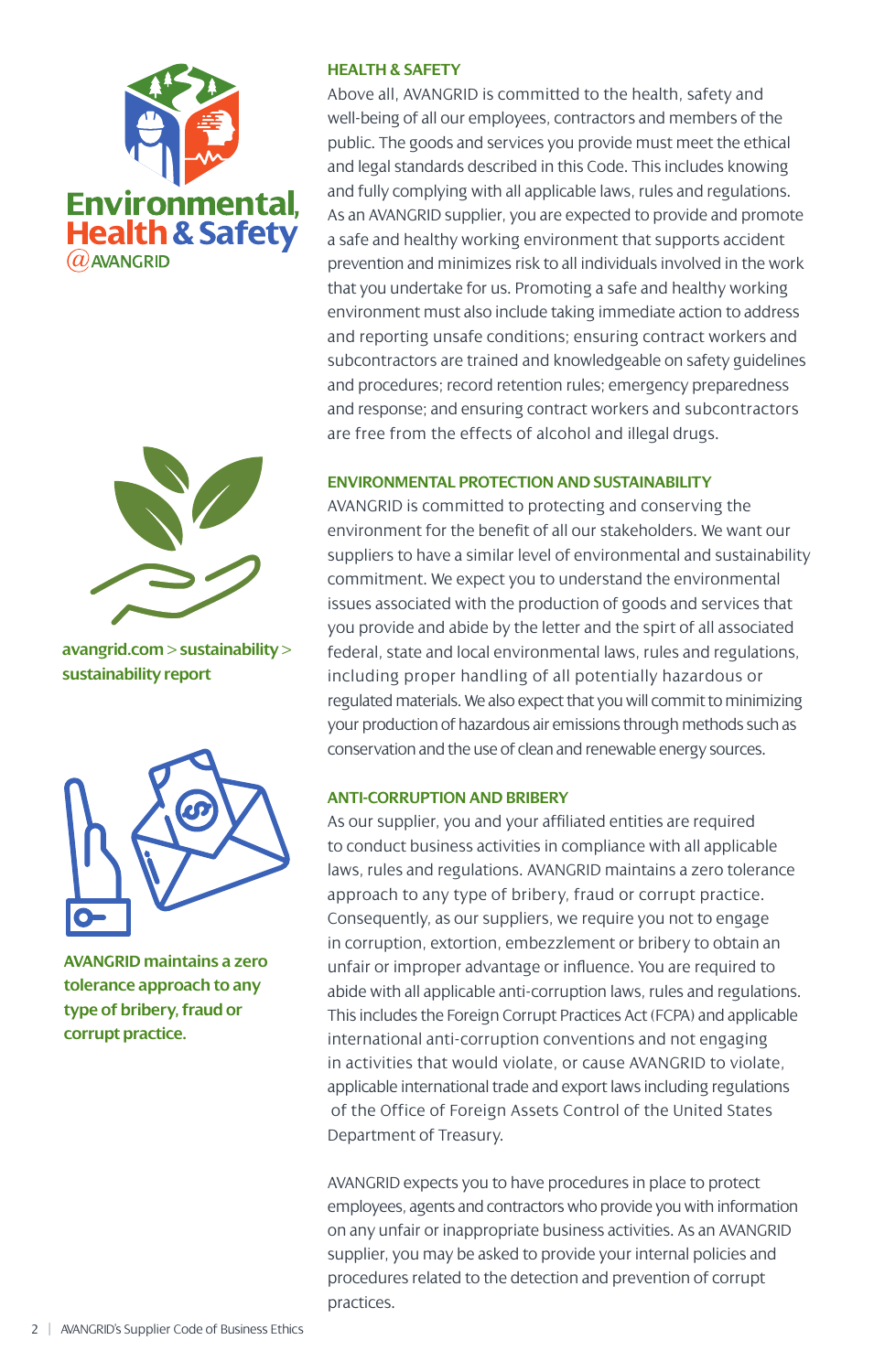

#### **FAIR COMPETITION**

AVANGRID is committed to both the letter and spirit of fair competition and antitrust laws to ensure a free and open market. You are required to comply with all such laws and consult your own legal counsel. In addition, you must comply with our procedures designed to promote integrity and fair competition. Examples of prohibited conduct include (but are not limited to) agreements with a competitor to fix prices or other terms and conditions, to rig bids (such as in response to RFP), to unfairly use confidential information, or to divide or not compete in certain markets. You must conduct your business with integrity, avoiding misrepresentation of your products and services, and those of your competitors.

#### **REGULATORY AND AFFILIATE REQUIREMENTS**

Most of AVANGRID's businesses are subject to state and federal regulatory rules and laws. When working with AVANGRID and its affiliates, we expect you to understand and comply with the relevant regulatory requirements and rules. Our federal and state regulators have established clear rules that govern how transactions and information sharing can be undertaken between our state regulated

network business and our unregulated AVANGRID affiliates. These rules are documented in the respective Code of Conduct rules for each AVANGRID business, and you are expected to be aware of these and abide by them. It is your responsibility to ask your AVANGRID contact if you have questions or concerns regarding complying with these requirements.

## **CONFLICT MINERALS**

AVANGRID supports the purpose of Section 1502 of the Dodd-Frank Act relating to conflict minerals (Conflict Minerals Rule). Conflict minerals include gold, tin, tungsten or tantalum originating from the Democratic Republic of the Congo, or an adjoining country, including recycled or scrap materials traceable to this region. We expect that you, as a supplier, have controls and policies in place to ensure that you are in compliance with the Conflict Minerals Rule and do not supply us products containing conflict minerals. If you believe that conflict minerals are contained within products supplied to us, you must investigate and disclose your findings to us regarding the origin of the suspected conflict mineral.

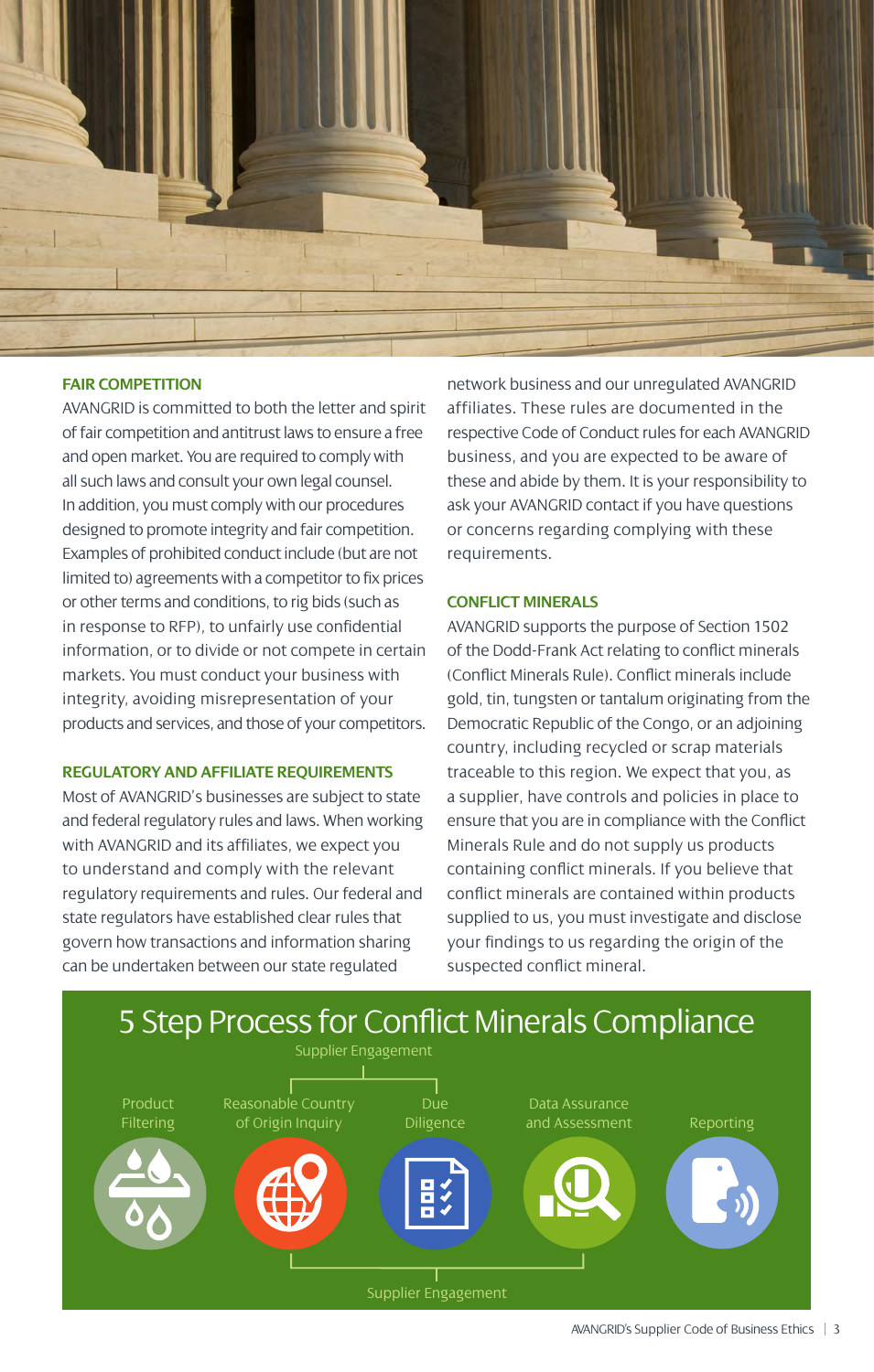

#### **RESPECT FOR HUMAN RIGHTS**

Respect for human rights is a fundamental value at AVANGRID. Our approach is guided by international human rights principles encompassed in the Universal Declaration of Human Rights, the International Labor Organization's ("ILO") Declaration on Fundamental Principles and Rights at Work, the United Nations Global Compact, the United Nations Guiding Principles on Business and Human Rights, and the Sustainable Development Goals (SDGs) approved by the member states of the United Nations.

Across the value chain, we are committed to respecting and protecting human rights. Therefore, you are expected as our supplier to comply with all applicable employment laws, rules and regulations, including state, federal and local laws and regulations regarding:

- Equal opportunity and non-discrimination
- Forced or compulsory labor (including slavery, use of prison labor and human trafficking)
- Child labor, including minimum hiring age limits
- Freedom of association and collective bargaining
- Fair remuneration
- Workplace harassment
- Working Hours and payment of wages, including minimum wages, overtime and social security benefits
- Health & Safety
- Whistleblower protections

Additionally, we also expect you to:

- Refrain from discriminatory practices and protect the rights of ethnic minorities and indigenous peoples in the countries where you do business.
- Demonstrate courtesy, honesty, and respect for others in your dealings with AVANGRID employees, agents and other contractors. AVANGRID will not tolerate behavior that might discriminate, intimidate, harass, disrupt or interfere with anyone performing work on our behalf.

#### **USE OF AVANGRID'S ASSETS**

You must use AVANGRID assets for the purpose for which they were provided, complying at the same time with all contractual terms and environmental, health and safety laws and regulations. You may not use, reproduce, access, modify, download, distribute, copy or retain any works, trademarks, patents or other intellectual property belonging to or created for AVANGRID. You must comply with all information protection, data security and privacy laws in connection with your work for AVANGRID. You may not use information or data obtained in connection with your work AVANGRID to trade the securities of AVANGRID or our affiliates.

#### **CONFLICTS OF INTEREST**

As an AVANGRID supplier, you must avoid actual or potential conflicts of interest with AVANGRID and its affiliates. Generally speaking, a conflict of interest is a situation where your personal interests, as a supplier, could directly or indirectly conflict with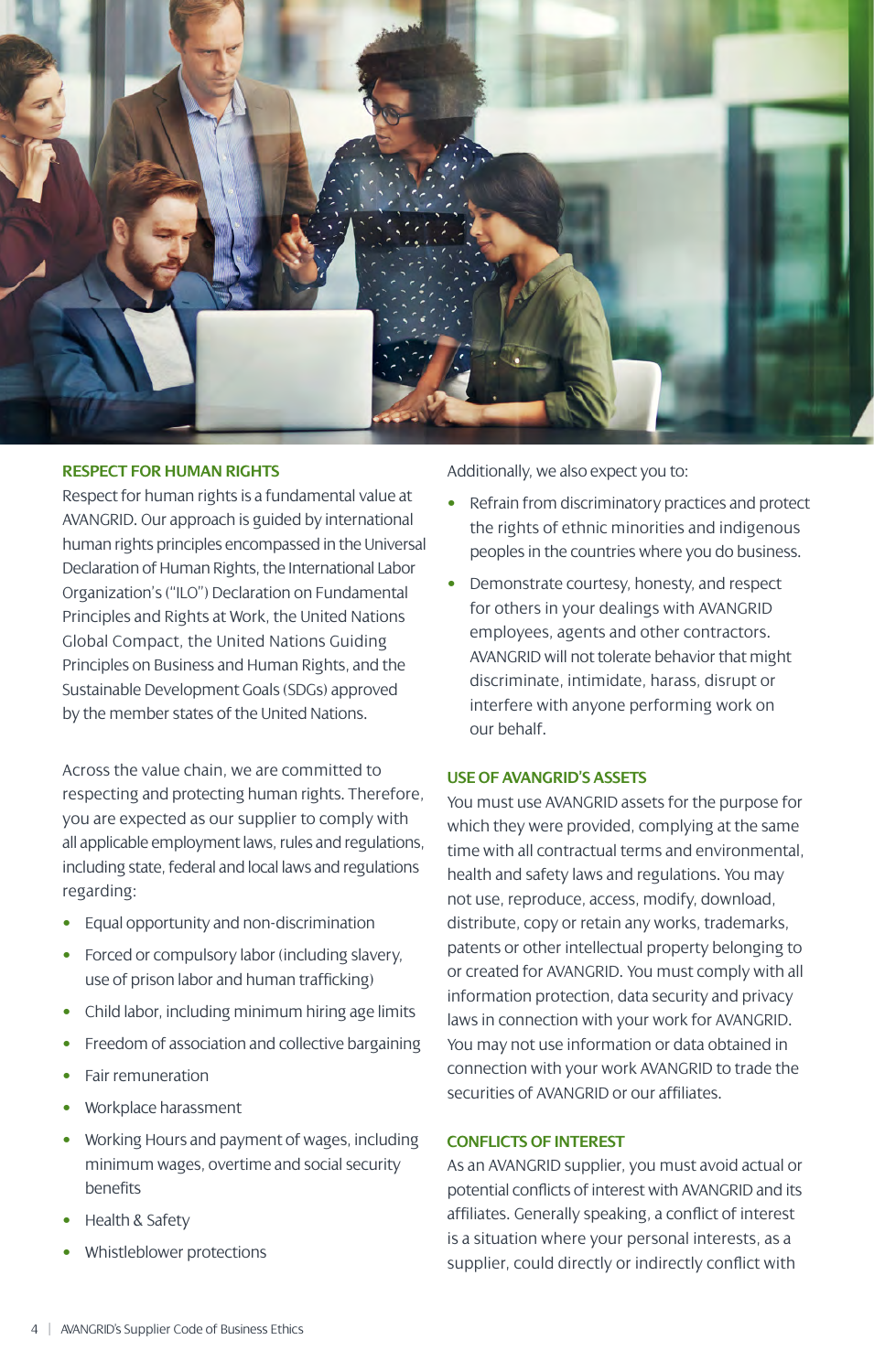

the best interests of AVANGRID or its affiliates. This includes having:

- a significant financial interest in another company in our industry, such as a competitor
- a family member or other close personal relative working for AVANGRID or its affiliates
- having access to AVANGRID's proprietary information while contracting with competitors

Should an actual or potential conflict of interest arise, you are expected to immediately disclose it to your AVANGRID contact.

### **GIFTS AND HOSPITALITY**

As a supplier, you should not offer or give gifts or hospitality to AVANGRID employees that would violate our Code of Business Conduct and Ethics. AVANGRID generally permits limited gifts and hospitality that will not create an appearance of obligation or favoritism. Our employees must also disclose offers of gifts and entertainment valued at more than \$100 through our Gift Registry. You may contact our Corporate Compliance department at **corporatecompliance@avangrid.com** for guidance.

#### **REPORTING CONCERNS**

No code, however comprehensive, can anticipate and address every ethical situation you may encounter when working with AVANGRID and its affiliates. This Code must be complemented by your good judgment and common sense. Situations will arise where you need clarification or more information to make the right decision. You are

responsible for recognizing these situations and acting accordingly, including informing AVANGRID.

AVANGRID's Chief Compliance Officer is authorized to interpret this Code and its requirements, including any amendment or waiver.

There are many methods for you to raise concerns, questions or non-compliance matters, including speaking directly with your AVANGRID contact. AVANGRID also operates an Ethics and Compliance helpline where you have the option to report matters anonymously, if you choose.

#### **AVANGRID ETHICSPOINT HELPLINE**

AVANGRID has a strict non-retaliation policy for individuals who report concerns in good faith. Punishment, penalties and all other forms of retaliatory action against individuals for reporting an ethical or compliance concern in good faith are strictly prohibited.

**Every report made to the Helpline is taken very seriously. The Helpline is for all AVANGRID suppliers.**



**avangrid.ethicspoint.com**

**corporatecompliance@avangrid.com**